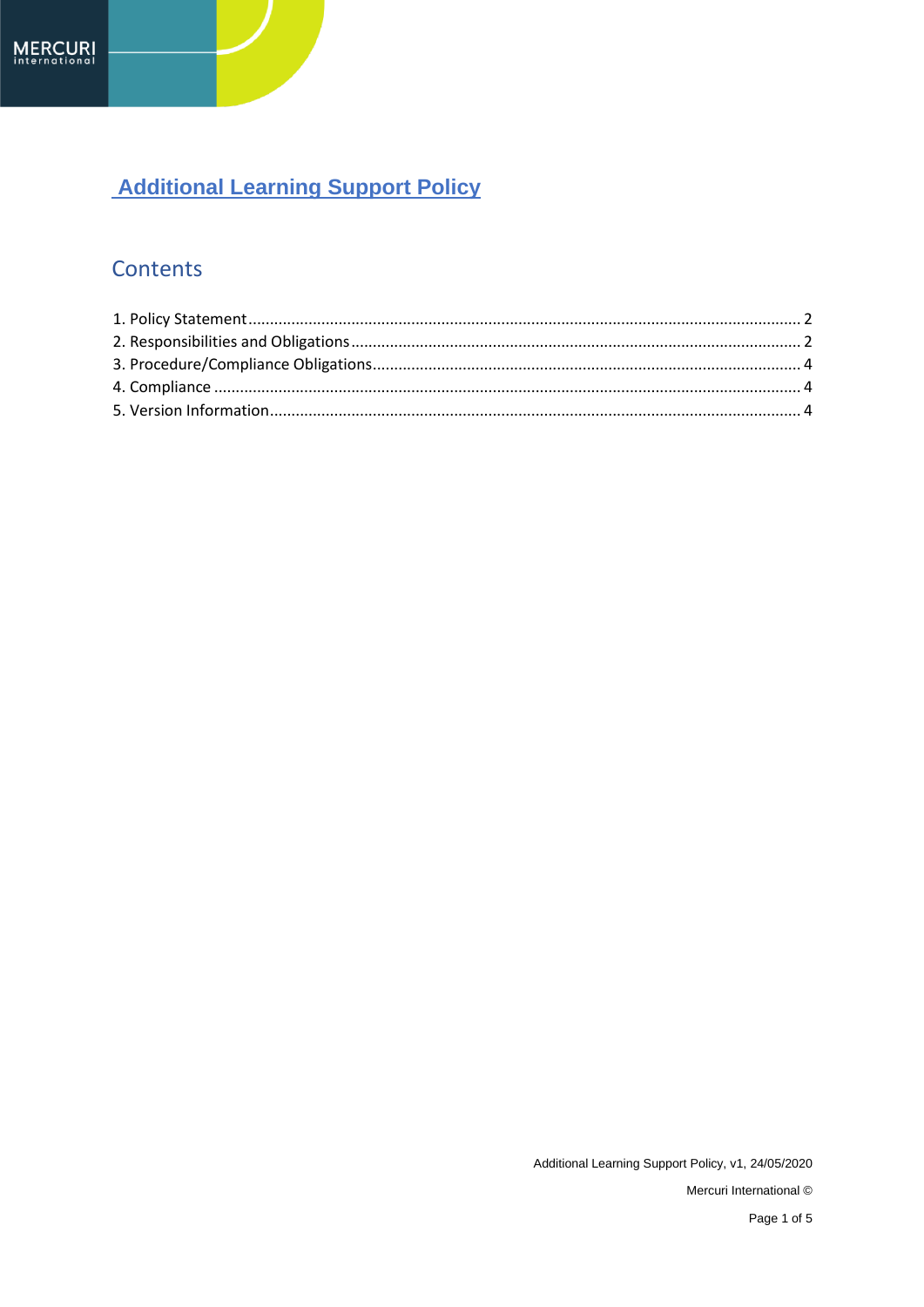### <span id="page-1-0"></span>1. Policy Statement

- 1.1 This policy aims to create fair and equal opportunities for all current and potential learners with a learning support need, in order to support them to achieve their learning goals. Additional Learning Support (ALS) is part of the Mercuri (UK) intervention strategy to help learners achieve success. ALS is offered to all learners who have a learning difficulty and/or disability which may impact on their learning.
- 1.2 ALS includes any activity providing direct support to an individual learner, over and above that provided in a standard Learning Plan, and which supports the achievement of their learning goals.
- 1.3 This service aims to provide a range of social, physical, study skills, literacy and numeracy support for learners with learning difficulties and/or learners with disabilities, where reasonable adjustment can be made.
- 1.4 The policy is for the benefit of all learners with additional learning needs, learning difficulties and/or disabilities and should be adhered to by all staff.
- 1.5 This policy underpins the Mercuri (UK) values that learners are at the heart of everything we do.
- 1.6 This policy applies to all learners.

#### <span id="page-1-1"></span>2.Responsibilities and Obligations

- 2.1 Mercuri (UK) takes its responsibilities very seriously when providing appropriate learner support. We put into place reasonable adjustments to ensure that learners with learning difficulties and disabilities are not disadvantaged and are supported, where appropriate, to achieve their learning goals.
- 2.2 Mercuri (UK) has a duty, under the Equality Act 2010, not to discriminate against, harass or victimise current or potential Apprentices and we will make reasonable adjustments to prevent them being placed at a disadvantage. This duty requires thought to be given, in advance, to what disabled Apprentices might require and what adjustments might be needed to prevent them being disadvantage.
- 2.3 Where a learner has a learning difficulty or disability that calls for special educational provision, Mercuri (UK) must do the best it can to put appropriate support in place.
- 2.4 Statutory Framework
	- 0-25 SEND code of practice 2014
	- Children and Families act 2014
	- Equality Act 2010
	- SENDA 2001

Additional Learning Support Policy, v1, 24/05/2020 Mercuri International ©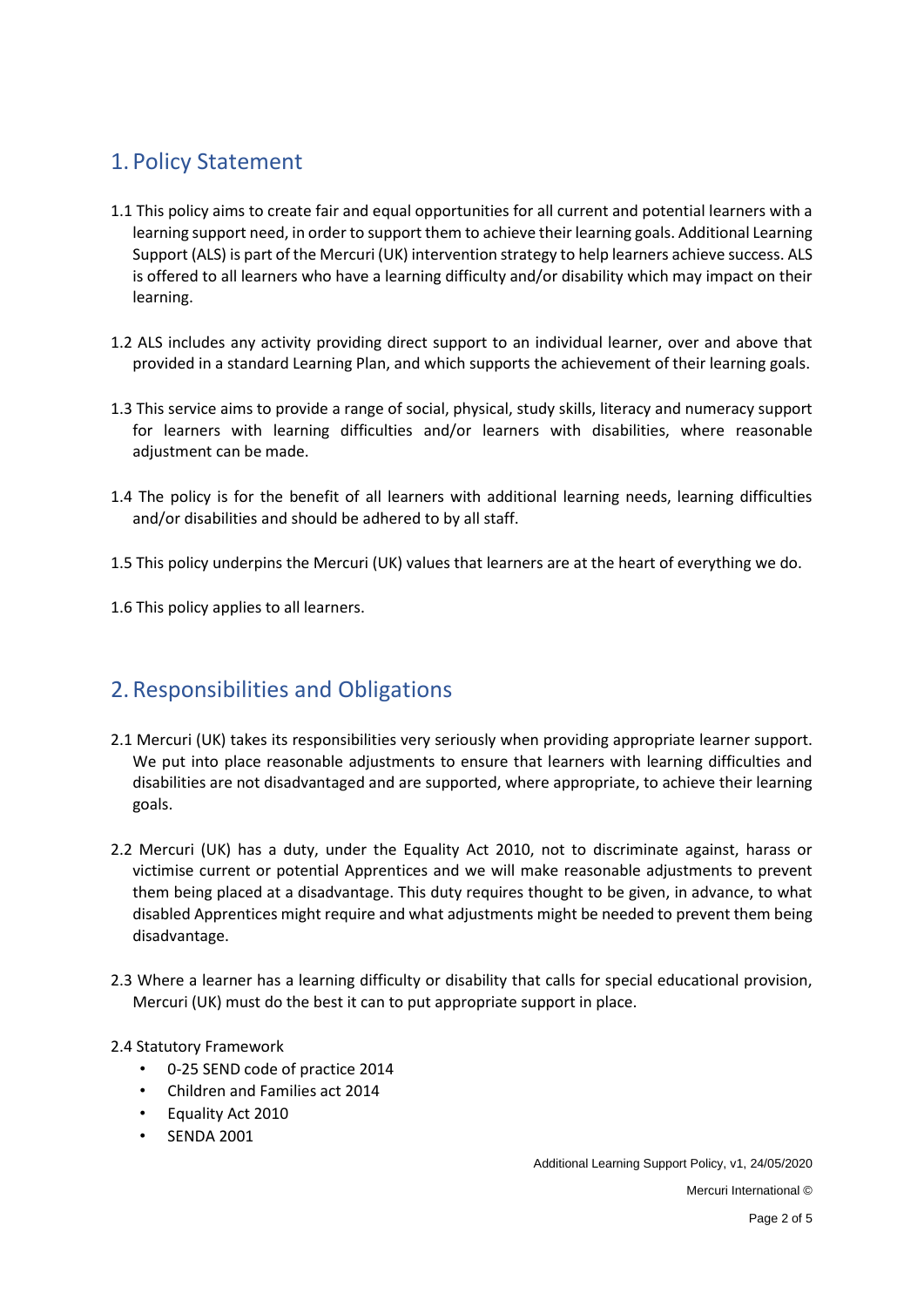- 2.6 The ALS team is responsible for ensuring that additional support needs, that learners with a learning difficulties and/or disabilities may need, are accommodated. This service includes:
	- Support for learners before and during application.
	- Providing assessments and reports for special exam arrangements, readers, scribes and amanuensis.
	- Organising specialist advisors for sensory impairment, physical disabilities/medical conditions.
	- Support for learners who require assistive technology.
	- Provision for note takers, communicators/signers and learning support assistants.
	- Advising on study skills, exam technique, literacy and numeracy.
	- Advising on specialist software to assist sensory impairment.
	- Developing specialist material.
	- Providing guidance to LDCs on effective strategies to support learners.
	- Providing guidance to LDCs on understanding key aspects of specific learning difficulties and disabilities.
	- Informing the AO, where the learner is working towards a qualification, of the planned adjustments to assessment practices.
	- Obtaining approval from the AO for any adjustments to assessment practices in advance.
		- 2.7 The ALS team is responsible for checking application forms to ensure that learners requiring support have this put in place, where appropriate.
		- 2.8 The ALS team and Curriculum team are expected to communicate throughout the year, regarding support that is in place and identifying where support needs to be implemented.

ALS staff responsibilities include:

- Identification of the most appropriate type of support which enables learners to access the curriculum, but also promotes coping strategies and independence.
- Assisting learners in improving their literacy and/or numeracy skills, organisational and exam techniques, to support programmes of study.
- Maintaining accurate records of support and impact on student retention and achievement.
- Supporting learners to achieve their chosen qualification and contribute to our success rates.
- Communicating with the LDC to confirm strategies used in order to support learners and track progress made.

LDC responsibilities include:

- Providing the ALS team with details of the support requirements.
- Contributing to progress reviews and recording the extent to which a learner adopts independent strategies.
- Communicating with the ALS team to confirm the strategies used to support learners and report on the progress made.
- Being aware of, recognising and applying the contents of this policy to the learners and their needs.

Additional Learning Support Policy, v1, 24/05/2020

Mercuri International ©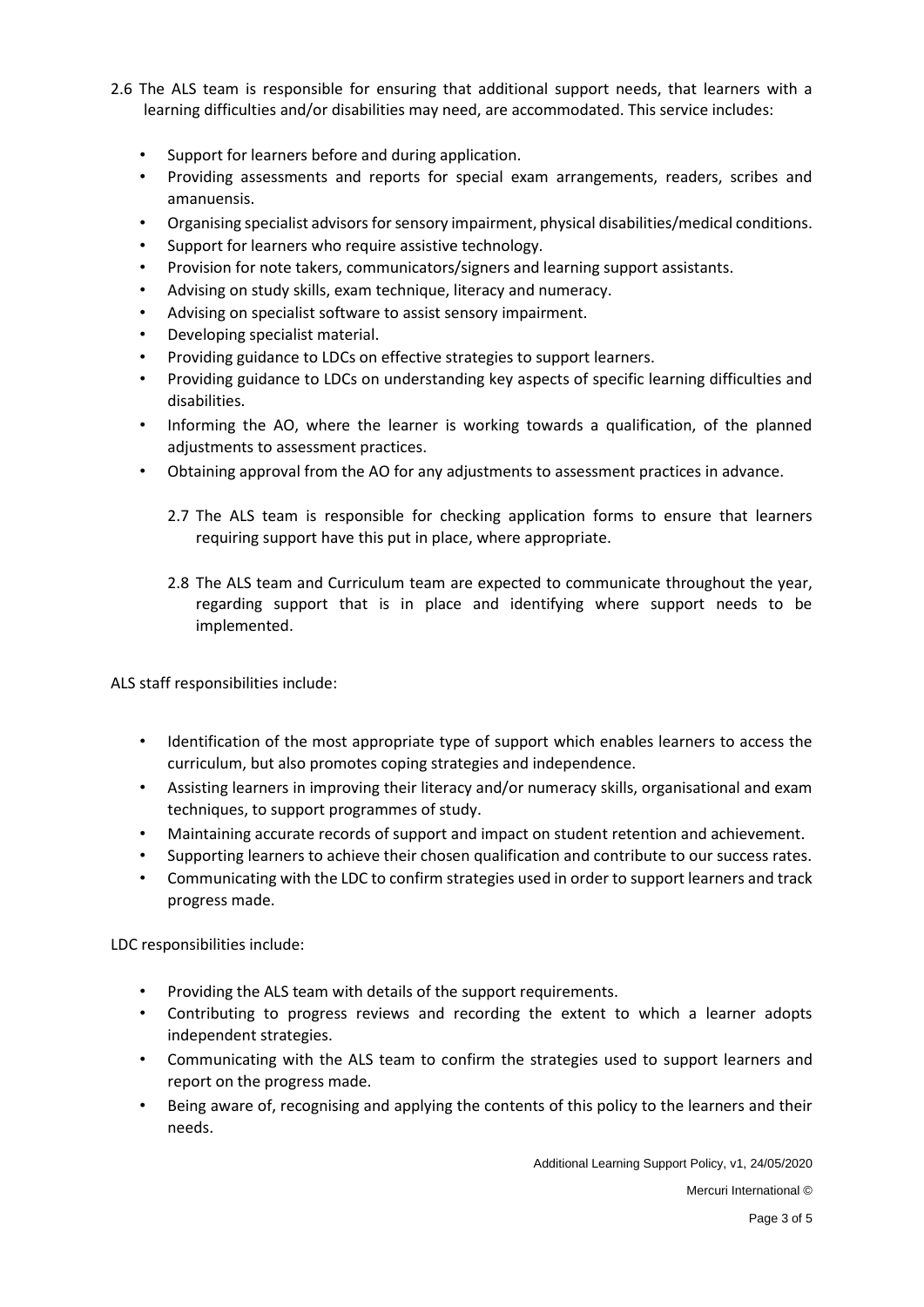Manager responsibilities include:

• Ensuring that staff consistently apply the procedures outlined within this policy.

#### <span id="page-3-0"></span>3. Procedure/Compliance Obligations

- 3.1 This policy promotes the inclusion of learners with learning difficulties and/or disabilities, by providing accurate assessment and appropriate support, enabling learners to achieve their Apprenticeship and goals.
- 3.2 All learners are asked to identify any support needs within their application or they can be referred by LDCs following the Initial Assessment process.
- 3.3 All learners can self-refer for ALS.
- 3.4 All learners are asked to declare, at application, if they have an identified need that is specified within an Education, Health and Care Plan (EHCP).

#### <span id="page-3-1"></span>4.Compliance

- 4.1 Failure to comply with the Additional Learning Support Policy will place Mercuri (UK) in breach of an individual's equal rights and therefore appropriate action will be taken.
- 4.2 Managers must ensure that their staff consistently apply the procedures outlined within this policy. The learners are to disclose, in a timely manner, any additional learning difficulty and/or disability and are expected to accept the appropriate support offered*.*
- 4.3 Monitoring of the application of this policy is completed by the Apprenticeship Training Manager, is communicated directly with the departmental managers and is discussed with parents, where appropriate.
- 4.4 Adherence to the policy is checked through Teaching and Learning Observations, Performance Monitoring, feedback (from staff and learners) and through monitoring of the support for learners with EHCPs.

#### <span id="page-3-2"></span>5.Version Information

| <b>Policy Title</b>          | <b>Complaints Policy and Procedure</b> |  |
|------------------------------|----------------------------------------|--|
| <b>Policy version number</b> | 1                                      |  |
| Latest version date          | 24/04/2020                             |  |
| <b>New review date</b>       | <b>April 2023</b>                      |  |
| Owner                        | <b>Quality and Compliance</b>          |  |

Additional Learning Support Policy, v1, 24/05/2020

Mercuri International ©